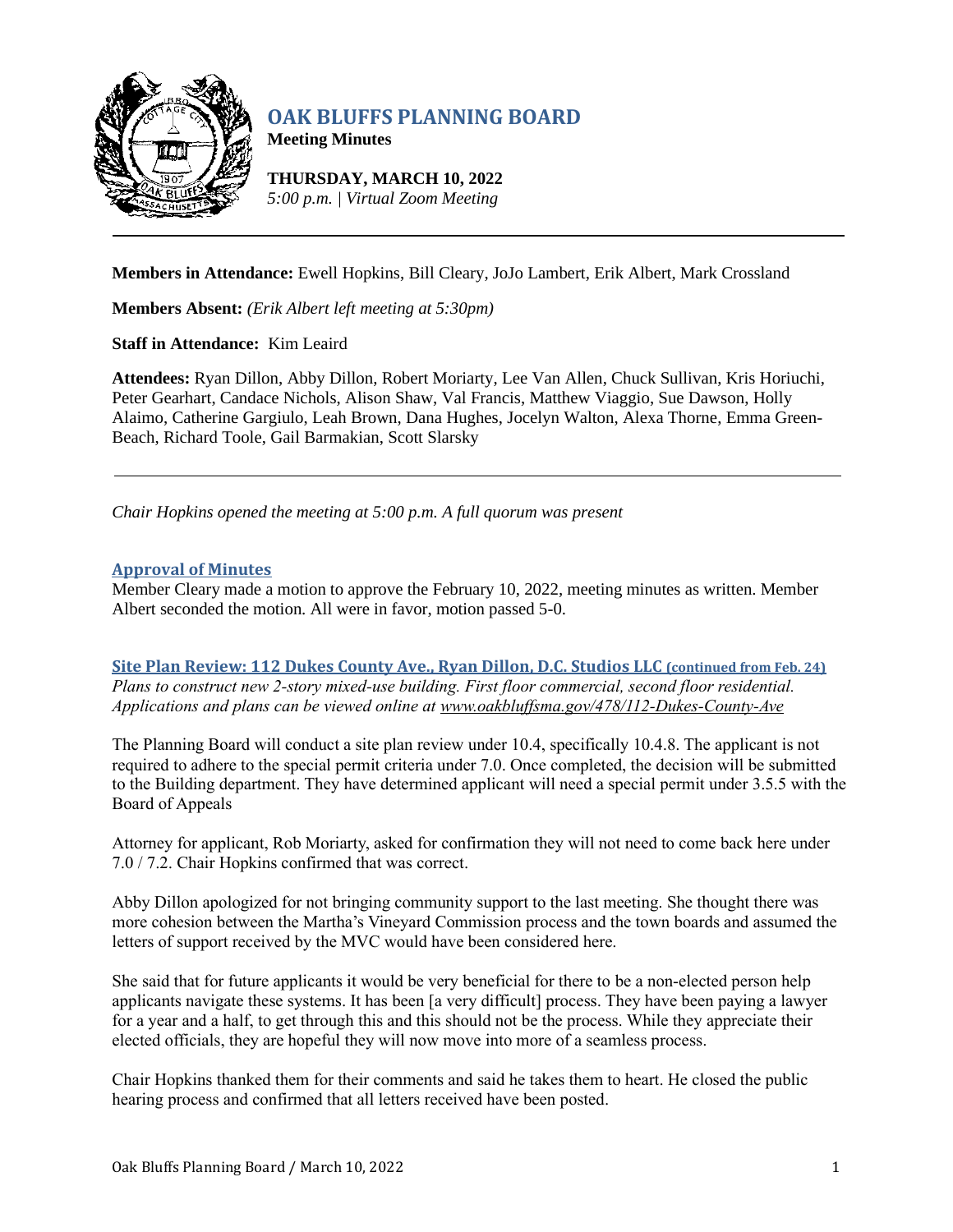Letters of support include ones from Judith Schubert, Leah Brown, Valerie Francis, Sue Dawson, Alison Shaw, Martha Adleman, Michael Blanchard, Holly Alaimo, Chris Dacunto, Dana Mylott, Mark Ellis, Will DeBettencourt, Kathryn Townes, Julie Gaffey, Sandra Carney, Todd DeBettencourt, Alan Schweikert, Rose Ryley, Lisa Lucier, Lesley Heidt, David Diriwachter, Guinevere Cramer, Jeremy Coles, JB Blau, and Matt Viaggio.

Letter of opposition from Candance Nichols.

Chair Hopkins then walked through Oak Bluffs Zoning Bylaw 10.4-Site Plan Review and the criteria under which the board was to review the site plan.

**10.4.8 Approval.** *Site Plan approval shall be granted upon determination by the Planning Board that the plan meets the following [eight] objectives. The Planning Board may impose reasonable conditions at the expense of the applicant, including performance guarantees, to promote these objectives. Any new building construction or other site alteration shall provide adequate access to each structure for fire and service equipment and adequate provision for utilities and storm drainage consistent with the functional requirements of the Planning Board's Subdivision water Rules and Regulations. New building construction or other site alteration shall be designed in the Site Plan, after considering the qualities of the specific location, the proposed land use, the design of building form, grading, egress points, and other aspects of the development…*

In granting the approval the Board considered the following sections of the Zoning By-Law and felt that the applicant had satisfactorily addressed them:

**10.4.8.1 Minimize the volume of cut and fill, the number of removed trees 6" caliper or larger, the length of removed stone walls, the area of wetland vegetation displaced, the extent of storm water flow increase from the site, soil erosion, and threat of air and water pollution.**

- Member Crossland asked about the dry wells. Chuck said they reach 500 gallons and they spoke about a tree in the front at the site visit. The dry well can be placed a little north or down Arch Avenue or wherever best location might be. Reid is drafting a letter with details.
- Member Cleary said Reid is a professional engineer and he had confidence they could figure out capacity.
- No other board member had questions.

## **10.4.8.2. Maximize pedestrian and vehicular safety both on the site and egress from it.**

• No board member had questions around this point.

## **10.4.8.3. Minimize obstruction of scenic views from publicly accessible locations.**

- Site visit showed it was in accordance with the surrounding properties, some were higher and some lower. Chair Hopkins said he did not see any obstruction issues.
- No other board members had a question.

# **10.4.8.4. Minimize visual intrusion by controlling the visibility of parking, storage, or other outdoor service areas viewed from public ways or premises residentially used or zoned.**

- Chair Hopkins said they saw the two parking spots and felt the one on side was clear but does not understand the back parking spot.
- Member Cleary said there were lingering questions about the width and length and if those questions were addressed. Chair Hopkins said they were on the side but would like to speak to dimensions of the space in the back.
- No other board members had questions.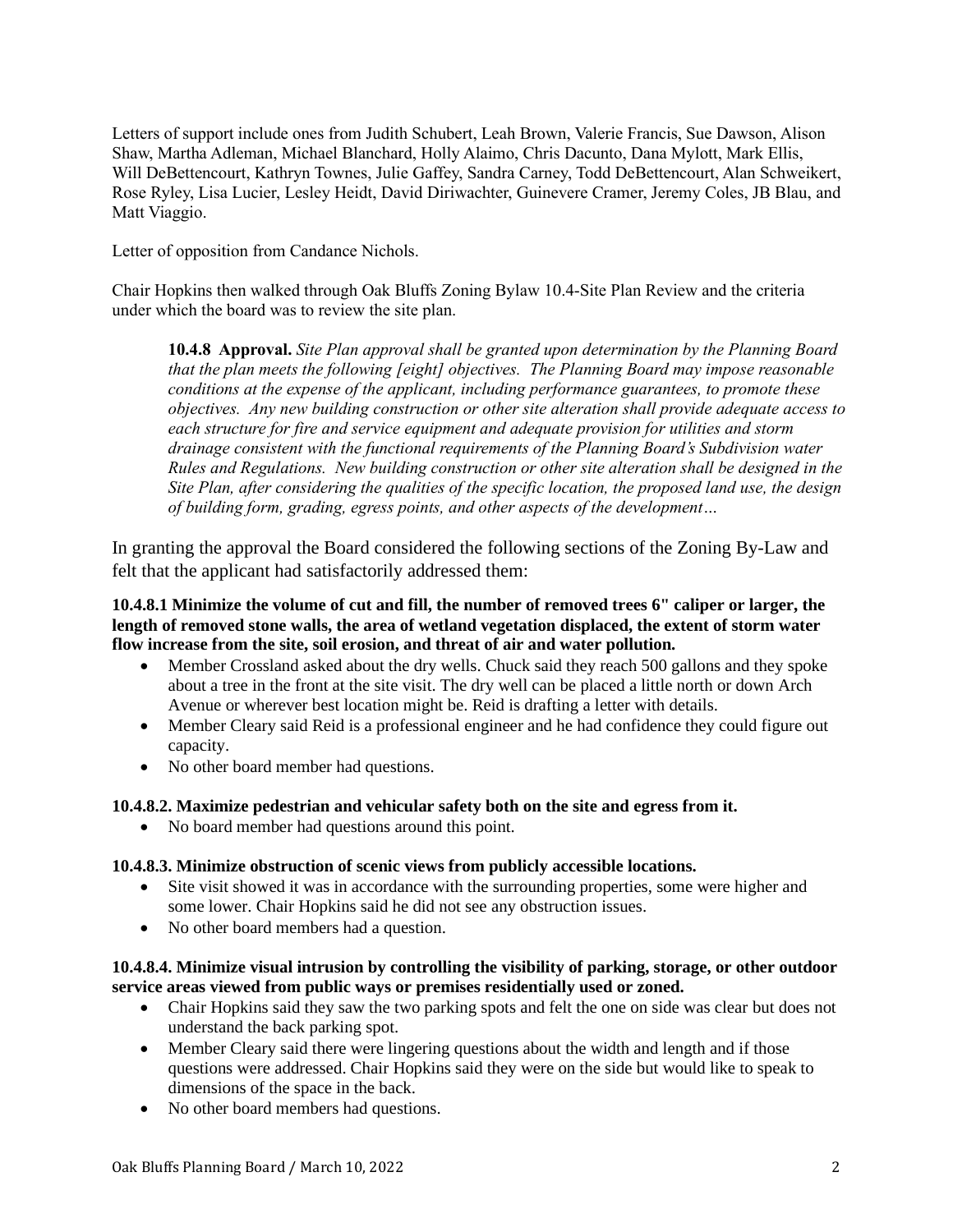# **10.4.8.5. Minimize glare from headlights and lighting intrusion.**

- Chair Hopkins said he did not see any supplemental lighting.
- There was a requirement by the Commission they be dark sky compliant.
- Chuck said there is one parking light, 3 path lights and 4 lights on the building themselves.
- No other board members had questions.

## **10.4.8.6. Minimize unreasonable departure from the character, materials, and scale of buildings in the vicinity, as viewed from public ways and places.**

- Chair Hopkins said this was main purpose of site visit from his perspective and he had no more questions.
- No other board members had questions.

## **10.4.8.7. Minimize contamination of groundwater from on-site waste-water disposal systems or operations on the premises involving the use, storage, handling, or containment of hazardous substances.**

- There is runoff from the main road adjacent to the building but does not feel this is responsibility of the applicant.
- No other board members had questions.

## **10.4.8.8. Ensure compliance with the provisions of this Zoning By-Law, including parking, signage, landscaping and environmental performance standards.**

- Member Crossland asked if there is a landscape plan yet. Chuck said part of the MVC decision is that they come back to them with a landscape plan.
- Member Cleary asked what the material would be for the parking and thought there did not seem to be enough parking for two apartments plus commercial space. Chuck answered that there is no requirement in the bylaws for the residential apartments. The plan is that the people living in building will also be working downstairs. Materials would be semi permeable with wrap hardener and pea stone over it.
- Member Lambert said as far as parking, everyone can park on Dukes County Ave. Tenants can park on street.
- No other board members had questions.

## Member Albert dropped off the zoom call at 5:30pm

## **Conditions**

Chair Hopkins said he'd like to propose the drywells be 500 gallons capacity or more unless there's an associated stormwater plan that demonstrates capacity be dropped.

Member Cleary said it would be better to say we respect Reid Silva's recommendations. Chair Hopkins agreed and proposed the condition read: **Certified and stamped stormwater management plan with the appropriate capacity.** Members Cleary and Lambert agreed.

Chair Hopkins also proposed a condition that the **parking material surface be a semi-permeable surface** already agreed upon.

Member Crossland says his only concern is the dry well in the front corner where tree is. If Reid says a minimum of 500 gallons is required that will affect the roots of that tree and thinks it should be considered.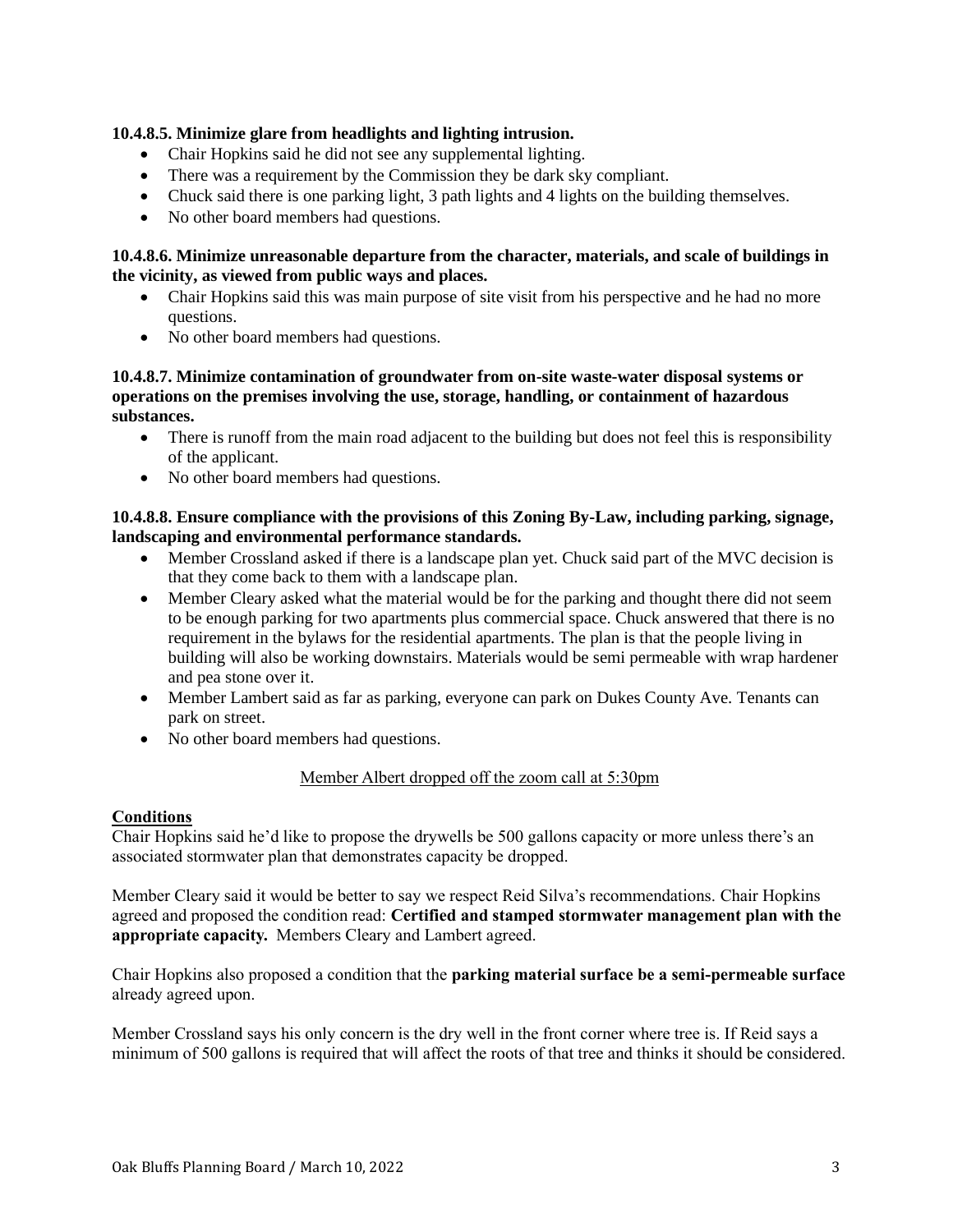Chair Hopkins suggested a condition that states: **The preservation or replacement of tree in front based on excavation requirements, based on stormwater management plans and design**. Member Crossland **suggested if the tree must be replaced it be a minimum 4-inch caliber tree if it needs to be replaced**.

# **Vote**

Member Lambert said all her questions were answered after the site visit and she made a motion to approve the site plan review with the conditions as stated. Member Crossland seconded the motion. A roll call vote was taken, and the votes were as follows: Bill Cleary: aye. JoJo Lambert: aye. Mark Crossland: aye, Ewell Hopkins: aye. Motion passed 4-0.

# **--The meeting adjourned at 5:39pm and reconvened at 6:30pm. --**

# **Site Plan Review: Shearer Cottage: 4&5 Morgan Ave., 7 Highland Ave. – Lee Van Allen**

Plans to expand and reconstruct existing structure and expand existing parking lot. New landscaping and clearing in process of re-grading for new dwellings and septic system and handicapped accessibility. Applications and plans can be viewed online at [www.oakbluffsma.gov/473/Shearer-Cottage](http://www.oakbluffsma.gov/473/Shearer-Cottage)

For applicant, Chuck Sullivan. Lee Van Allen, Peter Gearhart and Kris Horiuchi also present.

Chair Hopkins said due to time constraints to act on a site plan review, the planning board would need to plow through tonight and vote unless the applicant agrees to a continuation.

Chuck Sullivan said they would certainly consider a continuance if that were what's needed.

## **Applicant Presentation**

Chuck Sullivan began with general overview and shared his screen. Locus is on East Chop just north of New York Avenue. There are three lots which comprise Shearer Cottage and the center one is highlighted. They've been granted approval by the MV Commission. To the east is the parking area (the current area), larger lot is where inn sits.





Chuck said the black outlines are the current building and the red is the expansion. Currently there is a main two-story building with a wraparound porch and a patio off to north. The parking area is to the east. There is also a one-story long skinny building and another one story in the back. Proposal is to remove the long skinny unit and that one in back to create three stories (one is the bottom ground floor). In back is the garden level, half subterranean.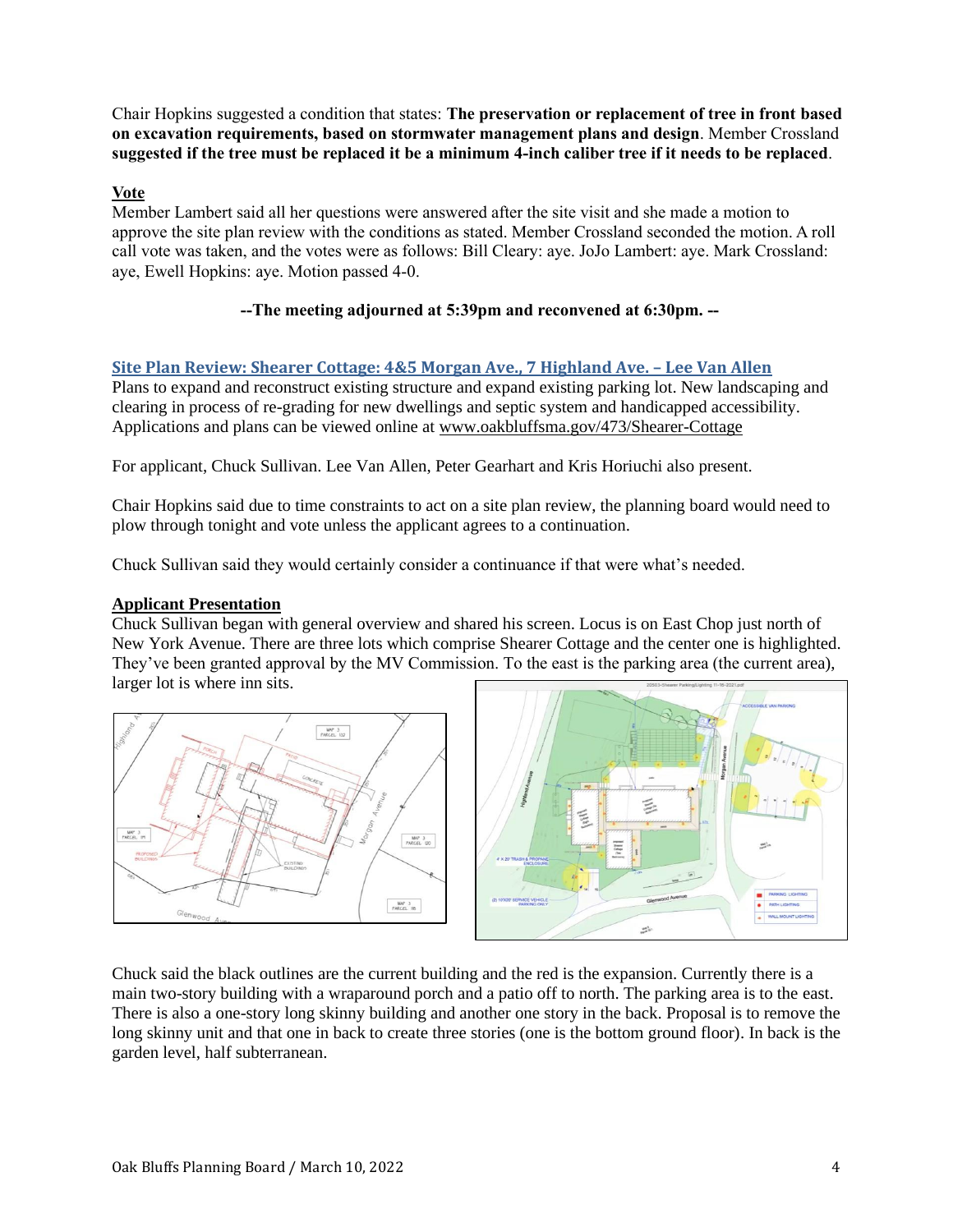There will be a handicapped parking spot and it is designed so that people park in a more organized manner. There will also be a new septic to handle the number of bedrooms, a tank and a pump chamber to handle the bedrooms and there are dry wells to handle the lower bedrooms and rain runoff including a grading plan.

Kris Horiuchi shared her screen and plan a more well-defined area with parking area, handicapped accessibility, two additional spaces. There is a terrace and lawn area, also some development to accommodate lower level walk out condition. Screening designed to be sensitive to neighbors. Also tried to preserve as many existing trees as possible. There will be new infrastructure – upgraded septic, maintain native vegetation. New storage and trash enclosures.

Chuck shared the lighting plan with three different styles of lights: tall lamppost lights, pathway 20" lighting and wall-mounted lighting. All are dark sky compliant.

#### **Public Comment, Support**

Jocelyn Walton: We are very close to the property and have been since 1940. We are support of this project and do not see any issues with them going ahead with this process.

Scott Slarsky: Spoke in support, feels architecture is very sensitive and will lead to a stronger legacy for what is a really important building in Oak Bluffs.

#### **Public Comment, Opposition**

Lee Gillian: Feels this project is overwhelming for the neighborhood, looks like we will have a major inn/hotel. Has been on Rosemont Ave for 22 years and while there is always change, Elmwood Ave. is a major shortcut for all the houses in East Chop and he's worried for neighbors and the quaintness of the Highlands and East Chop.

Dana Hughes: Also feels it is overwhelming to neighborhood and is concerned with traffic.

## **Public Comment, Questions**

Richard Toole: Thinks it's tough – great team involved (Chuck and Kris) but worries about setting a precedent for others coming to the PB or MVC or ZBA with similar scale. He is concerned with the scale. However, this is such a wonderful, unique historic project that is very important tot the town of Oak Bluffs.

Gail Barmakian: Many fond memories there and wondering if any way to retain the original part of the structure because it has such significance in our community. Hoping they can retain an original part of the building. Chuck said they are planning to save the main portion of the historic part of original building.

Scott Slarsky said considering Gail's question would it be possible in any way so that when you looked at the building you can tell which is the original and which is the new. Chuck said that's hard to do that with today's building and energy codes. This will be difficult other than a plaque on the wall that indicates the original building built in 1903. Lee said the main inn was 1912.

Gail Barmakian said in Copeland they struggle with this issue-- once you rebuild you need to meet code and then it doesn't resemble original at all. She said with historic building [like Shearer] there is an opportunity to request variances from the code. Chuck said for a variance through the state, they will typically not sacrifice safety for novelty or aesthetics and it is a difficult proposition to convince them we should leave part of the structure exposed and potentially put guests and first responders at risk. There may be portions that could happen without a variance so it's something we can investigate.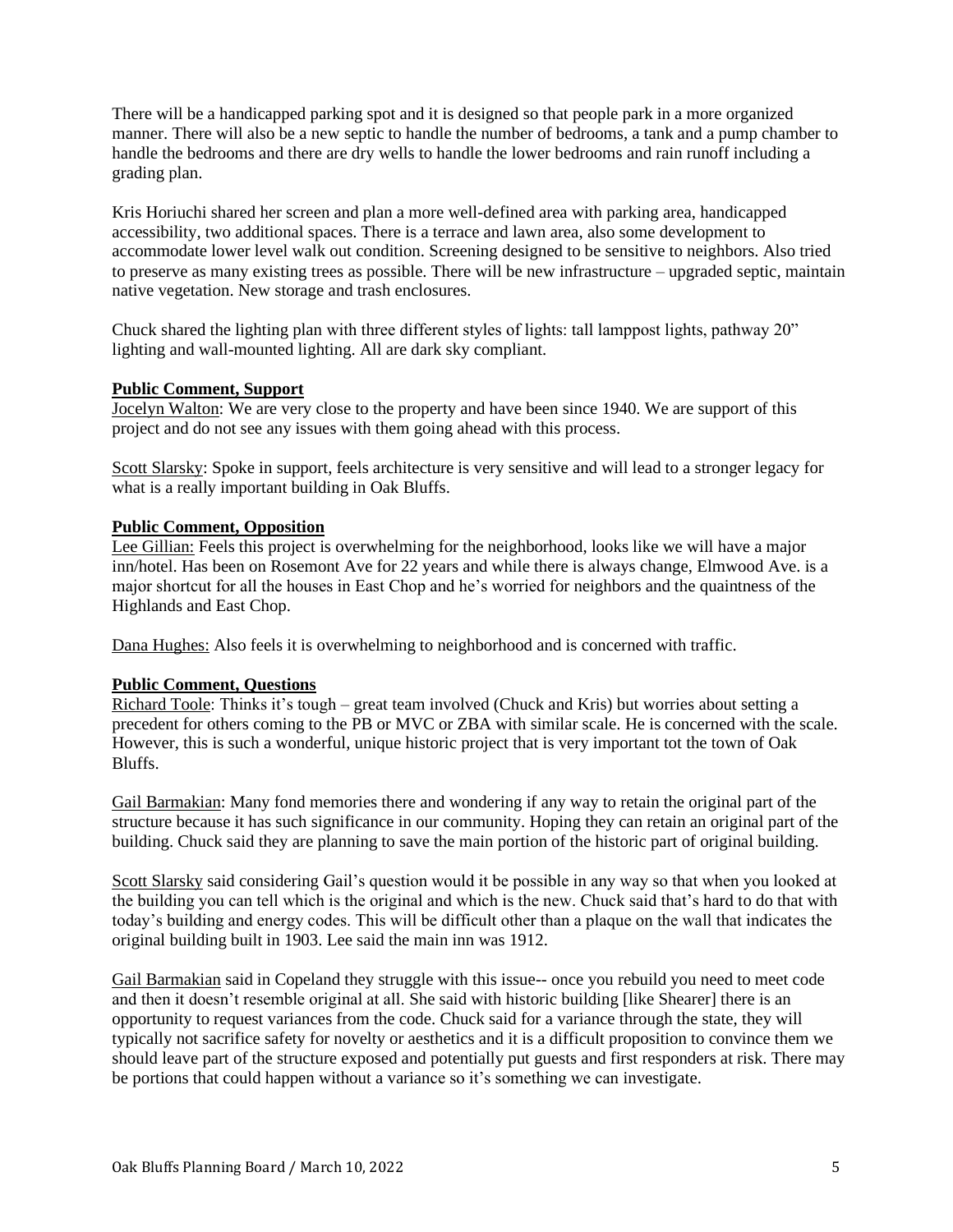Further applicant response: Chuck addressed comment about traffic and congestion it might cause. It is a seasonal inn and they do not imagine a huge amount of traffic. Each room will be limited to one car only. There were a lot of letters on the MVC website that express how much this means to the neighborhood. Chair Hopkins closed the public input portion of the review.

## **Board Questions**

JoJo Lambert: Asked about solar panels and timing of installation as well as charging stations. Chuck said it's a budget consideration and being able to afford the whole project. The infrastructure will be there. Over next 10 years it will be there for one spot. Five years on solar panels is money driven.

Bill Cleary: Stated for the record that he is an abutter and has filed all proper disclosure paperwork and believes he can be impartial. Three questions – how will deliveries work and the traffic flow over Glenwood? Concerns about parking spaces and getting fire emergency vehicles in there. Chuck said street will be repaired and widened once the one building that goes over property line is removed. The intent is for traffic to come in and out of Morgan Ave.

Peter Gearhart said they had a meeting in the fall with Chief Wirtz along with Eric Van Allen, Alex Elvin from the MVC, and Deputy Chief Foster. They looked at the site and thought the best route for them would be to bring a truck up and see what the first due truck would handle up there. And they had full confidence that it would. He said he explained to the chief that the building will be sprinkled and that there would be a knock box required by code. And [the chief] threw out that the 20-foot requirement he could kind of waive because there was adequate room in front of the cottage. We left it that he would bring a truck up and we were going to follow up with him. The chief wanted to know if there was adequate water, so we contacted the water district and found that there is adequate water. A 4-inch main up the street and a 6-inch main on the hydrant at Wendell and Church Ave/ that would provide adequate flow for both hydrants and sprinkler system.

Member Cleary said the number of parking spaces is of concern. There are 12 units, one car per room, but where will employees, managers park? There is no off-street, off-site parking. Chuck said an employee could use one of the delivery spots. The Van Allen's have agreed to provide housing for employees and that would be walkable to the Shearer Cottage. The two spots at service entrance and the use of one would still enable a delivery truck to get in and out.

Member Crossland said his main concern is also around emergency vehicle access. He asked if a planting plan has been created. Kris said one of the conditions of the MVC is to see a planting plan but it's preliminary right now.

Chair Hopkins asked if they have any plans to make any road improvements to Church St., Rose Ave., Glenwood Ave., Morgan Ave. and Highland Ave.? Chuck said Glenwood would be cleaned up and widened with the removal of the one -story building. The Van Allens have agreed to maintain the roads around the cottage (as ordered by Commission). With the fire chief, creating that 20-foot-wide road between the front door and the parking area is what has been discussed.

Chuck said all the roads in question are private roads. The Van Allens technically own to the center of the road they abut. They do not necessarily have the right to enlarge a road down the street that's not their road. If it's something the fire chief requires, they will need to go through process of notifying abutters or dealing with the highway department.

Member Cleary said the Commission decision says *the applicant will maintain unpaved portions of Morgan, Church and Glenwood Ave. around the property as required by the town* is what the commission requires. Chair Hopkins said he's looking to strengthen that.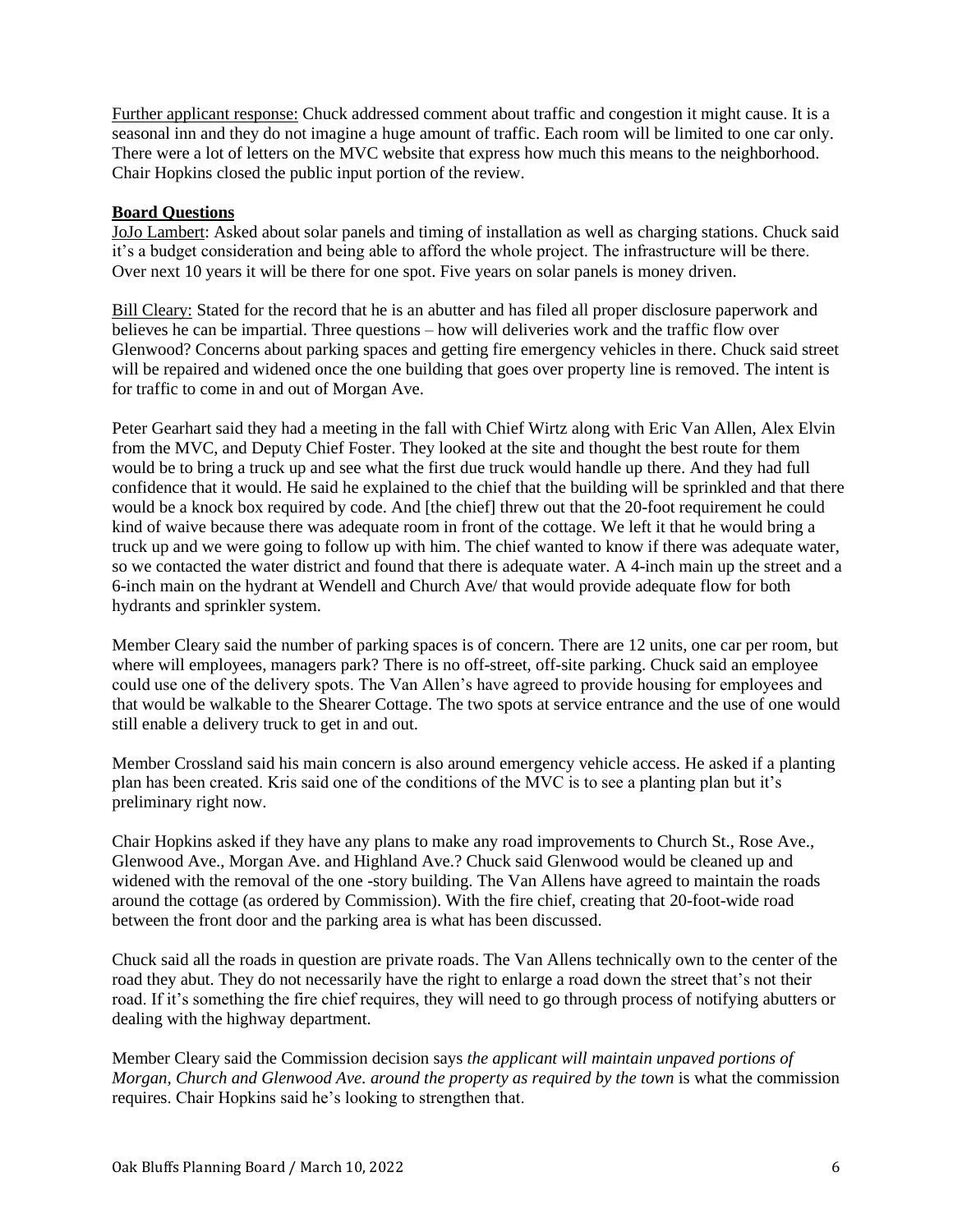Chair Hopkins asked again if it was their intent to do any work beyond their property line and what is now Glenwood. Chuck said that from the property line to the enclosure around the service parking spots, they have agreed to a criterion for safety.

Chair Hopkins said that the fire chief will evaluate this plan and whether or not it complies with fire code, based on the CMR -- it's not going to be an issue of trying to make it work, it's going to be are the roads compliant or not and then we will provide that information to the ZBA. They will make the determination if a non-compliant road is acceptable or not.

Chuck said they will be moving the building back a couple of feet off the property line. They are hoping that the 20 feet fire chief talked about can happen on one side of Morgan.

Chair Hopkins asked if they are anticipating any leveling of the parking lot to improve grade. Kris Horiuchi said no because they are trying to preserve trees and avoid excessive regrading, retaining walls and adding structure to the parking area. Asked if there is a plan for additional shading of the accessible parking spot. It is ADA-compliant as well as the pathway to the cottage. All will be done to building code. As far as any additional screening, Kris said there are tight conditions including a utility pole.

## **Site Plan Review under 10.4.8**

Chair Hopkins opened discussion about the criteria for approval of the site plan.

#### **10.4.8.1 Minimize the volume of cut and fill, the number of removed trees 6" caliper or larger, the length of removed stone walls, the area of wetland vegetation displaced, the extent of storm water flow increase from the site, soil erosion, and threat of air and water pollution.**

- Chair Hopkins believes the excavation in the back (almost 6 feet) is significant. Thinks 3-story building in back has a detrimental effect on the architecture and topology of the property.
- Member Crossland said he is not concerned about the excavation.
- No other board member had questions or concern.

## **10.4.8.2. Maximize pedestrian and vehicular safety both on the site and egress from it.**

- Chair Hopkins said he has spoken with fire chief about vital access CMR code that is issued by the state for subdivision access. Has received a letter from applicant's attorney that it's only for new subdivisions and he agrees. However, this is a very tested standard for public and emergency access to a property. What is being proposed is a very significant modification to what's currently there, so he suggested to the board they impose the standards issued by the state for vital access and egress as a requirement for roads leading to and surrounding this property.
- Member Lambert asked if the fire chief will come and take truck through. Chair Hopkins said no, what they're doing is making recommendations and potential conditions to the ZBA. Then the chief can review roads and if it's found they are compliant or not compliant [the ZBA] would have that information to decide whether or not it is detrimental or not detrimental.
- Member Cleary said he would be more comfortable with the fire chief signing off on whether he gets there safely or not. It sounds like chair is looking at more stringent [language]. Chair Hopkins said he is trying to avoid a point of negotiation with our fire and access individuals and simply apply a tested standard from which to evaluate. Chief can simply apply law on books then it's the role of ZBA to determine the implications of his findings. Member Cleary said his concern is that three-quarters of [all] roads in Oak Bluffs would not meet this standard. Chair Hopkins said that while that may be true, we applied this standard to Prospect Ave.

## **10.4.8.3. Minimize obstruction of scenic views from publicly accessible locations.**

• No board members had concerns.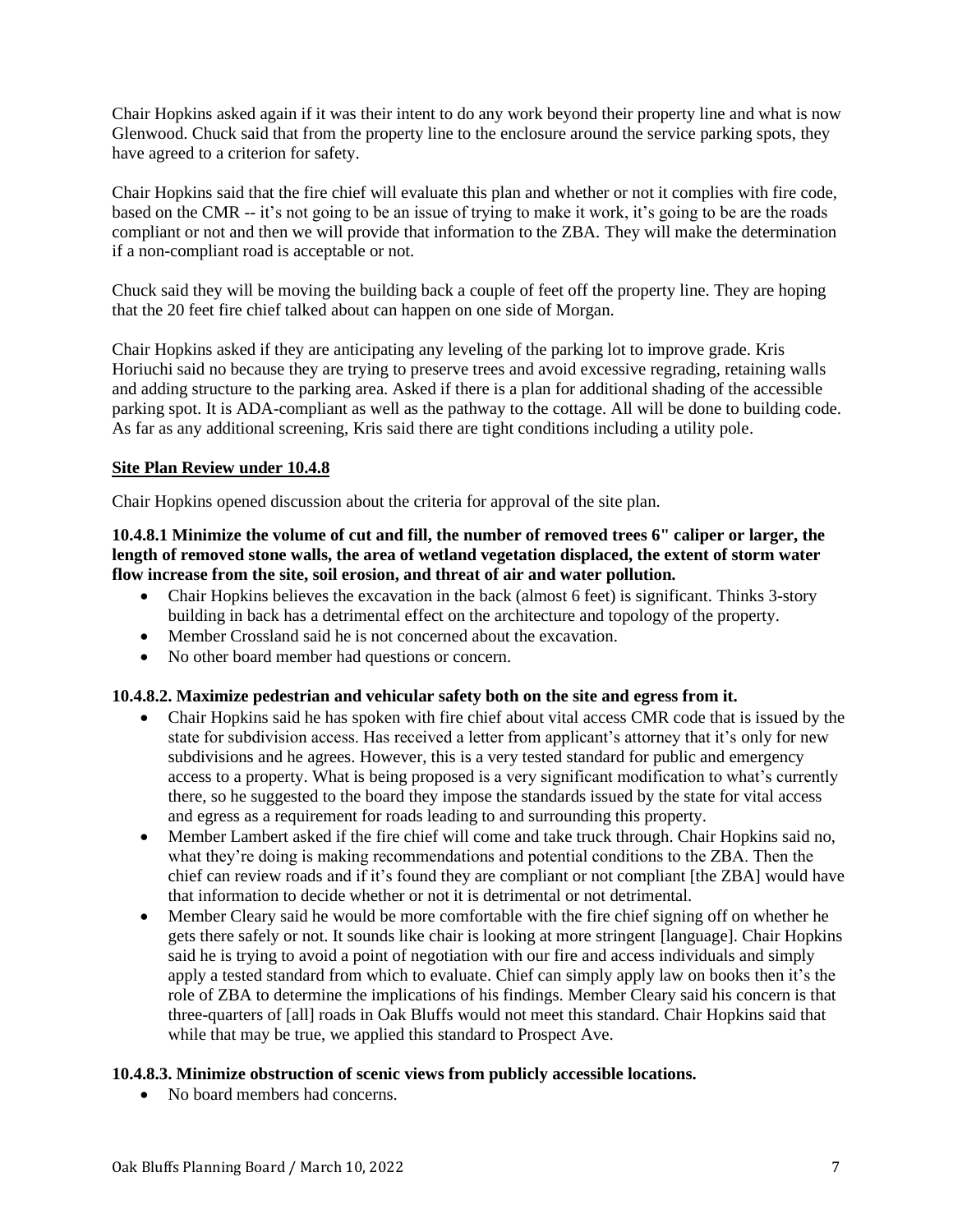# **10.4.8.4. Minimize visual intrusion by controlling the visibility of parking, storage, or other outdoor service areas viewed from public ways or premises residentially used or zoned.**

- Chair Hopkins said like to propose a condition on improving the grade of the parking lot, as he does not believe that it's an acceptable grade for commercial parking lot. He also said he would suggest a requirement that all deliveries would come from Morgan Ave and turn right on to Glenwood.
- Member Cleary said he does not think there are enough spaces for an operation like this. In that particular neighborhood there is no room for any off-site backup.

# **10.4.8.5. Minimize glare from headlights and lighting intrusion.**

• Chair Hopkins has concern that parking lot shading proposed also include some type of fencing to minimize glare of lights to neighbors.

## **10.4.8.6. Minimize unreasonable departure from the character, materials, and scale of buildings in the vicinity, as viewed from public ways and places.**

• Chair Hopkins said it's a significant increase of scale but has no potential conditions.

# **10.4.8.7. Minimize contamination of groundwater from on-site waste-water disposal systems or operations on the premises involving the use, storage, handling, or containment of hazardous substances.**

• No board members had comment.

# **10.4.8.8. Ensure compliance with the provisions of this Zoning By-Law, including parking, signage, landscaping and environmental performance standards.**

• No board members had comment

Member Crossland said he'd like to have another site visit. Chair Hopkins said first let's see if we can capture conditions. Chuck Sullivan said before they do that he'd like to return to Point 2 because [the board] is trying to apply standards that don't apply to this project because they are meant for new subdivisions. He said these are private, established roads and while he understands that the chair wants to make them safe, the applicant can't necessarily change them.

Chair Hopkins said again – they are not trying to impose a standard, but instead applying a standard of safety to our recommendation. We are not applying the CMR, we're using it as a guidance of standards.

Chuck said but you're applying a standard that the applicant can't agree to because the applicant can't adjust roads he doesn't own.

Chair Hopkins said they would go through potential conditions and the ZBA can impose the obligation.

## **Conditions - Vote**

- 1. Chair Hopkins said he would like to propose a maximum of four feet of excavation in terms of scale and scoping impact to the project is that motion cannot motion be second. Motion failed
- 2. Chair Hopkins made a motion that vital access standards will require road improvements on the following roads: Glenwood Ave., Highland Ave., Morgan Ave., Church St., in accordance with the following standards and criterion of Chapter 18 527 CMR 1. Motion failed.